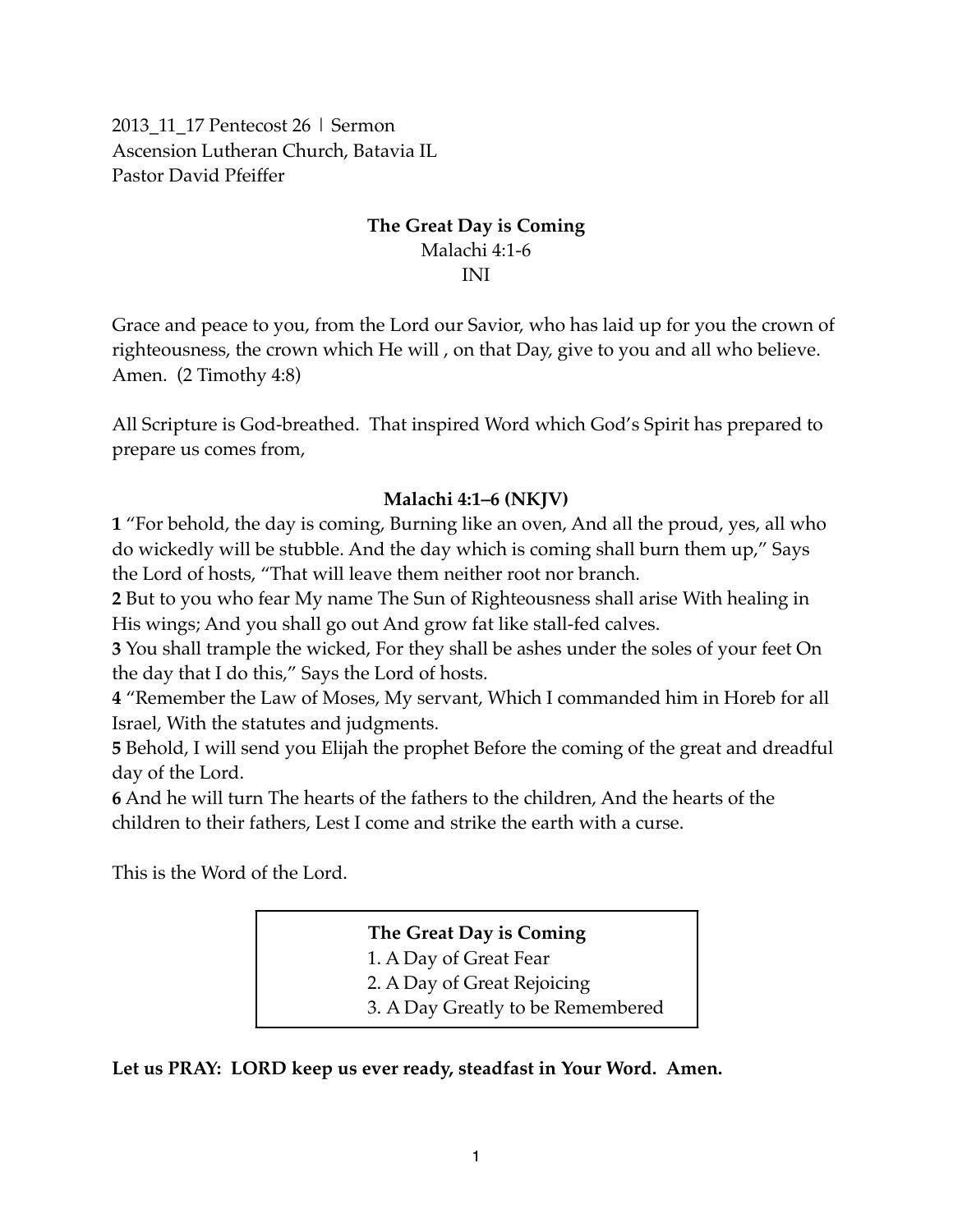In Jesus name, to all who long for our Lord's appearing,

Taking an important exam can produce a completely different experience from one person to the next. Especially if it impacts your hopes of graduating. We're talking about the Final Exam here. For the person who has been attentive in class, who has done the homework, who has studied for hours, exam day can be a great day, a day that leads to the graduation celebration! But for the person who has skipped or slept through classes, who has not opened the text book, who has squandered his time with friends and fun, the final exam can be a day of great fear.

In either case, the day is coming. The question is whether or not the student will be prepared. The Great Day is coming – for those who are unprepared, it is a day of great fear; for those who believe in Jesus, it is a day of great rejoicing; for all, it is a day greatly to be remembered.

# **1. A Day of Great Fear**

I can recall bad experiences with exams, especially in college. One of the "hard knock" lessons I learned was when in college, all of a sudden they didn't check homework. I thought – "great!" I began to think, "I don't really need to do all the assignments, just wait for the test." However, the closer and closer that final exam came, the more and more I got nervous. And the more and more I got nervous, the more and more I tried to distract myself with other things – video games, friends, sports – whatever it took to keep my mind off that important day that I knew was coming.

Within each of us is a natural knowledge that the Final Exam is coming. And so many think they know it all, think they have all the answers, but really know nothing. Paul writes, *although they knew God, they did not glorify Him as God, nor were thankful, but became futile in their thoughts and their foolish hearts were darkened. Professing to be wise, they became fools, and changed the glory of the incorruptible God into an image made like corriuptible man. (Romans 1:21-23)*

They haven't really done the homework. They haven't really paid attention in class. Instead, they rely on their human reason to save them when that day comes. U.S. News reports that, according to a poll taken in the year 2000, it is estimated that about 60% of Americans believe in hell. Of those 60%, most believe it is either a place of fun or a place of purification. They have molded God's true identity into something more like us. Something a little less than holy. And what do we end up with? … a popular evangelical preacher like Rob Bell who says: "A loving God would not condemn anyone to hell."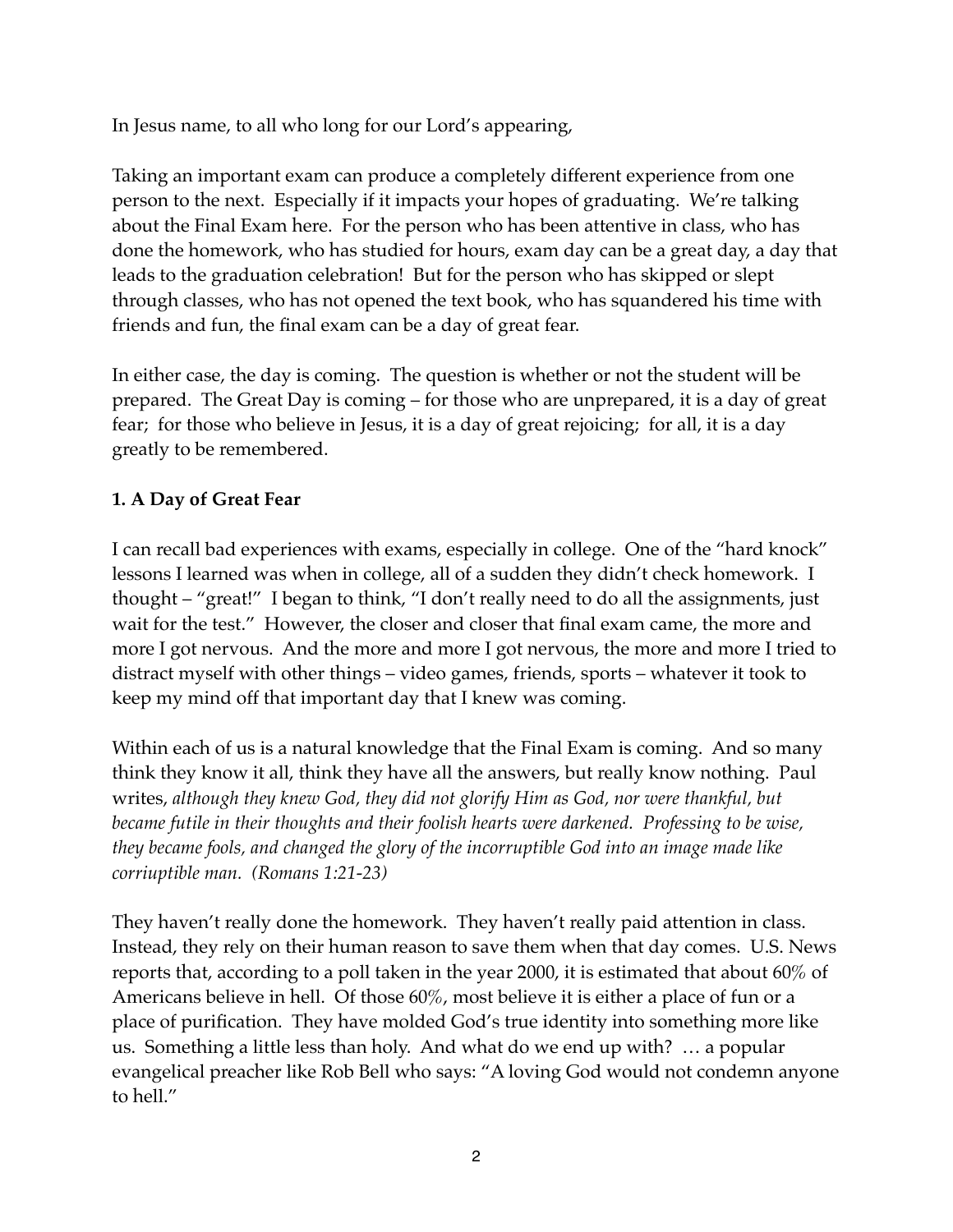And what of Jesus do we end up with? A Jesus who was crucified by the foreknowledge and purpose of God for no reason? A Jesus who did not really endure the agony of being separated from His Father for us? A Jesus who is nothing more than a good example?

What we have here is a student who doesn't take the homework seriously, who sleeps through class, who leaves the textbook closed; who is so distracted and preoccupied with fun and friends that he is left unprepared.

*1 "For behold, the day is coming, Burning like an oven, And all the proud, yes, all who do wickedly will be stubble. And the day which is coming shall burn them up," Says the Lord of hosts, "That will leave them neither root nor branch.* 

The final exam is not about big sins vs. little sins. It is not about enough goodness to pass. It is not about comparing answers. What brings us a failing grade on that Final exam is really just ONE SIN – pride. Pride distracts; changes hell into a place of fun; refuses to ask for help; thinks it can cram in enough works at the last minute to pass. And it is never enough. It is pride which damns the wicked to hell forever. Because in that day, there will be nothing left. Neither stump nor root. Not the greatest of all man's "goodness" will be left when laid bare before God's holiness. It is the great sin of unbelief which makes that day a day of great fear.

## **2. A Day of Great Rejoicing**

How could we possibly prepare for such a day? For such an exam? After all, there is nothing we can do. But if pride defines the wicked, then what defines the righteous? What defines the other group of people who do not go to hell? It is really about knowing nothing. That is what it means to be prepared. Knowing nothing. Knowing you know nothing, and knowing God knows everything. Now you are prepared. Now you are ready. This makes the Last Day, a Great Day. A day of great rejoicing.

*2 But for you who fear my name, the sun of righteousness shall rise with healing in its wings. You shall go out leaping like calves from the stall.* 

And as Proverbs says, "The fear of the Lord is the beginning of wisdom" (Proverbs).

The images of Typhoon Haiyan were unbelievable. It brought so much sorrow, much pain. To lose a child is perhaps the greatest pain I could imagine in this world. But it is not God who lays this evil upon us. It is sin. Sin has boarded us in for the winter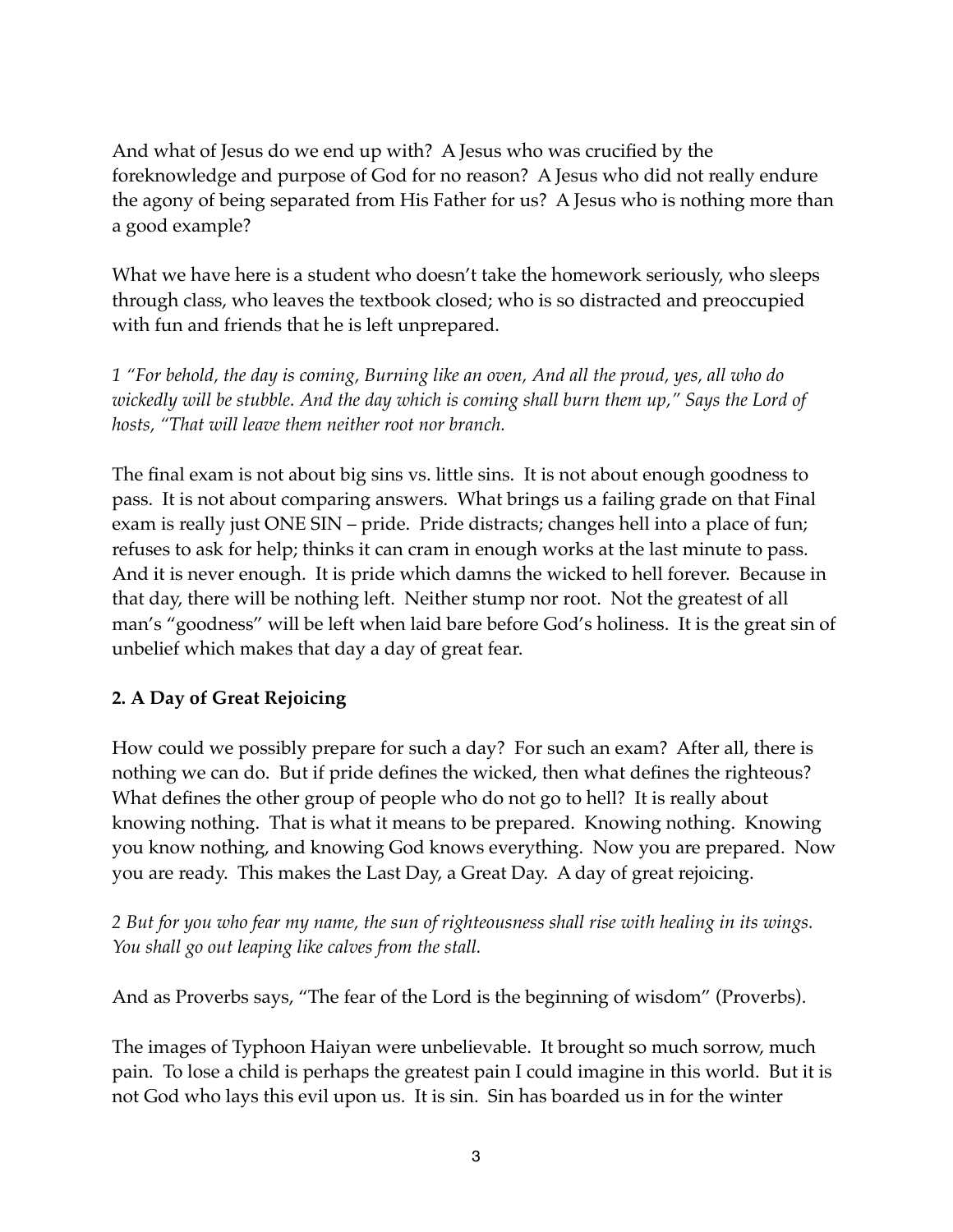months. Boarded us in, waiting. As whole communities lie in ruins, what remains? As lives are devastated; homes lost; loved ones lost; what remains?

God's name is really all that remains in the end. It is the eternal "I AM" who, as we said last week, rescues us. It is in that unchanging name – "THE LORD" – where hope is found in all sorrow. There is so much we don't know. Why did this happen? Yet in knowing nothing, we really come to know everything. Because there in that ruin, in that loss of a loved one, as the powers of heaven and earth are shaken – the name of the LORD prevails. For it is in the name of the LORD that God's promises endure to eternity. It is in that name where Jesus is known. It is in that name where God laid Himself bare, stripped Himself of all glory, exposed Himself to the pain of humanity, exposed Himself to the cross where our sorrows and sins became God's. It is in the name of the LORD that you pass the exam, that you are ready for the day of graduation.

And how we long for it. How we long for that day when the sun of righteousness will arise to heal all our pain and sorrow. How we long for that day to be free. To trample the pain, the sorrow under foot. The guilt, the sin, the accusations, the questions, will be ashes that poof under the sole of your feet. All that has stood against God's saving grace and purpose will be destroyed.

You will go our like calves from the stalls. As the ESV translates – "You shall go out leaping like calves from the stall." Literally, "You shall kick up your heels." Malachi uses the picture of calves who have been boarded up all winter, finally released from the stalls. When a calf is released from the stall, its as if it can't control itself. This is the joy of heaven. Free from the wicked; from your sinful flesh; from constraints of time, money, abilities; from the devastations that a whirlwind of sin would leave in its wake; from ever calling to mind past guilt and sorrow; you will kick up your heels for the joy of God's new creation. The Great Day is coming.

## **3. A Day Greatly to be Remembered**

And yet still we wait. Still we are boarded in by sin. What shall keep us prepared? When I reached Seminary, not only did they not check homework, they did not even have exams. And yet, it was in that freedom that Seminary, that I probably did more studying and homework than ever before. I knew the day was coming when these things would matter, when these subjects would impact not only my life, but the lives of others. I knew the day was coming, when these things would be worth remembering.

*4 "Remember the Law of Moses, My servant, Which I commanded him in Horeb for all Israel, With the statutes and judgments.*